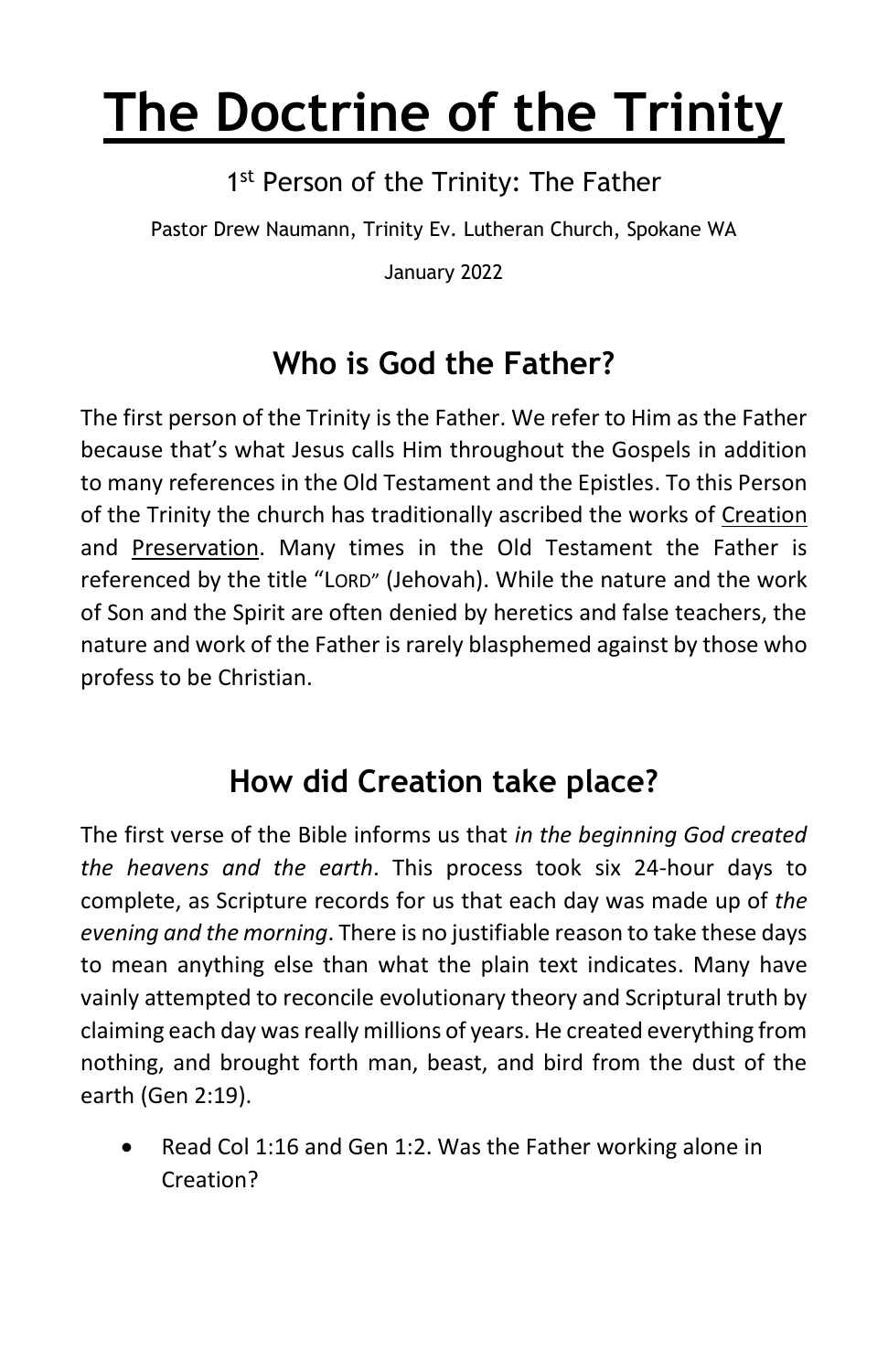There are some who believed that God is "the Great Clockmaker", who built the world, wound it up, and let it go. These are called "Deists". How can we know that God is still involved in our lives, and that even 6,000 years after Creation we are still His workmanship? Read Psalm 139:13-14 and Eph. 2:10

### **How does Preservation take place?**

Martin Luther elaborates in his explanation of the First Article of the Apostles' Creed: *God still preserves me, therefore, richly and daily, providing clothing and shoes, meat and drink, house and home, land, cattle, and all my goods, and all that I need to keep my body and life*. By the Father's good grace, our lives are preserved through the many earthly blessings He pours out on all people, not only believers. As Luther also explains in the 4th petition of the Lord's Prayer: *God gives daily bread even without our asking; even to all the wicked*.

• We often fall into the trap of thinking with the rest of the world that we've earned everything we have through hard work and determination. What does James 1:17 have to say about that?

• Read Jesus' words in Matthew 5:43-48. What can we know about the Father's love by the way He cares for His creations? How can we emulate this love in our lives?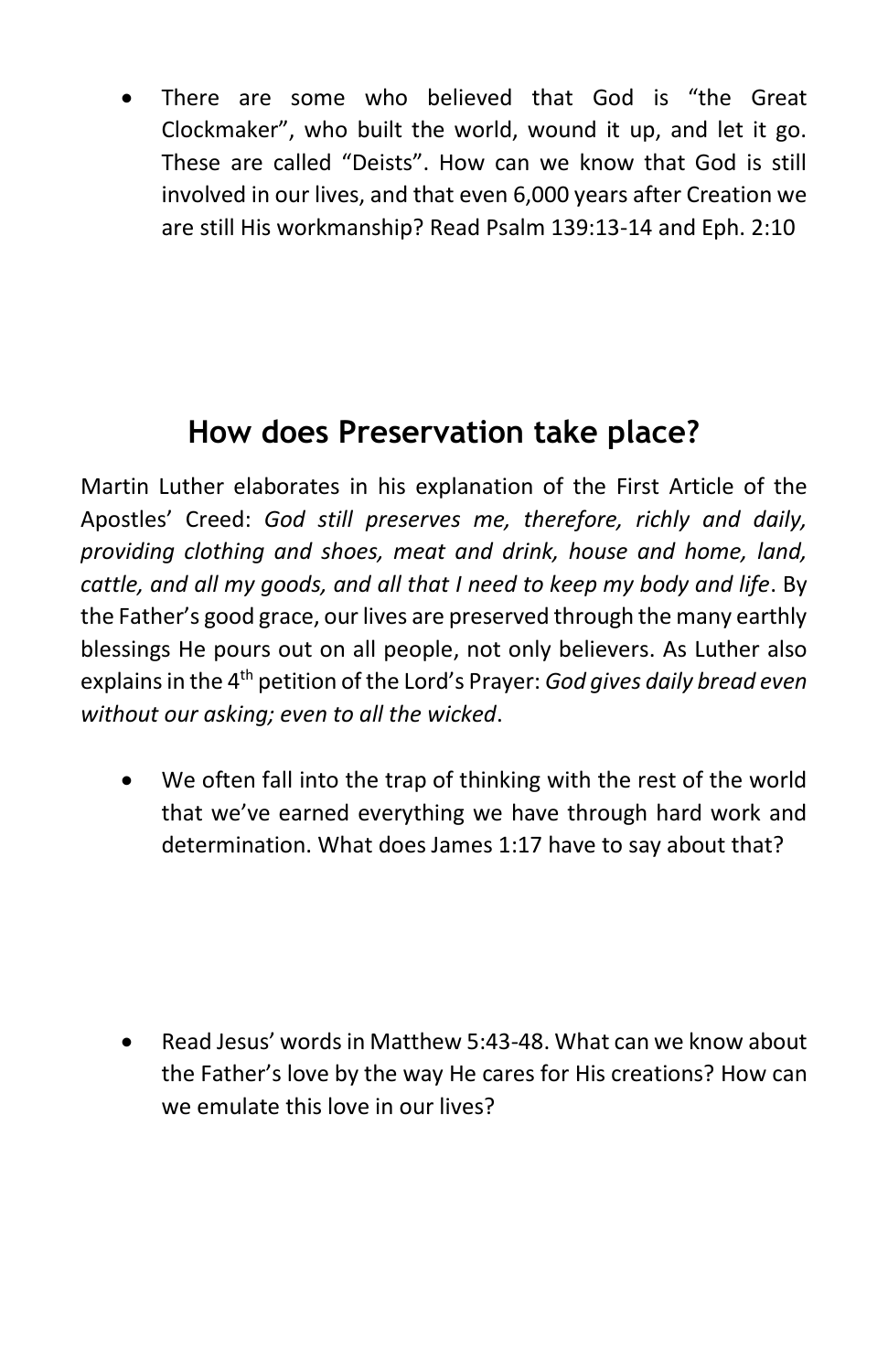#### **Whose Father is He?**

The title "Father", which Scripture gives to this First Person of the Trinity, tells us a lot about how He works and thinks. By seeing how even the imperfect, sinful fathers of the world care for and love their children, we are reminded of the perfect and powerful love that the Father of heaven and earth has for His children. We call Jesus, the 2<sup>nd</sup> Person of the Trinity, the Son because He is the only begotten Son of the Father (John 1:14). Yet because of Jesus' vicarious atonement we have been named children of the Father, adopted into His family by faith (Eph 1:3-5).

• If Jesus is the Son of God, does that mean that the Father is superior to the Son? Read Phil. 2:5-6.

• According to the following passages, what are some of the many ways that our heavenly Father deals with His children in love? Read Psalm 103:13, Matt. 7:7-10, and Heb 12:6.

#### **How can we pray to the Father?**

Jesus invites us to bring all of our prayers and petitions to our heavenly Father, assuring us that *whatever you ask the Father in My name He will give you* (John 16:23). Likewise, He encourages us *in this manner, therefore, pray: Our Father in heaven, hallowed be Your name* (Matt. 6:9). Very often we address our general prayers in the church service to the Father, sometimes making specific requests of the other two Persons of the Trinity when a particular petition calls for it (ex. Son – grace; Spirit –